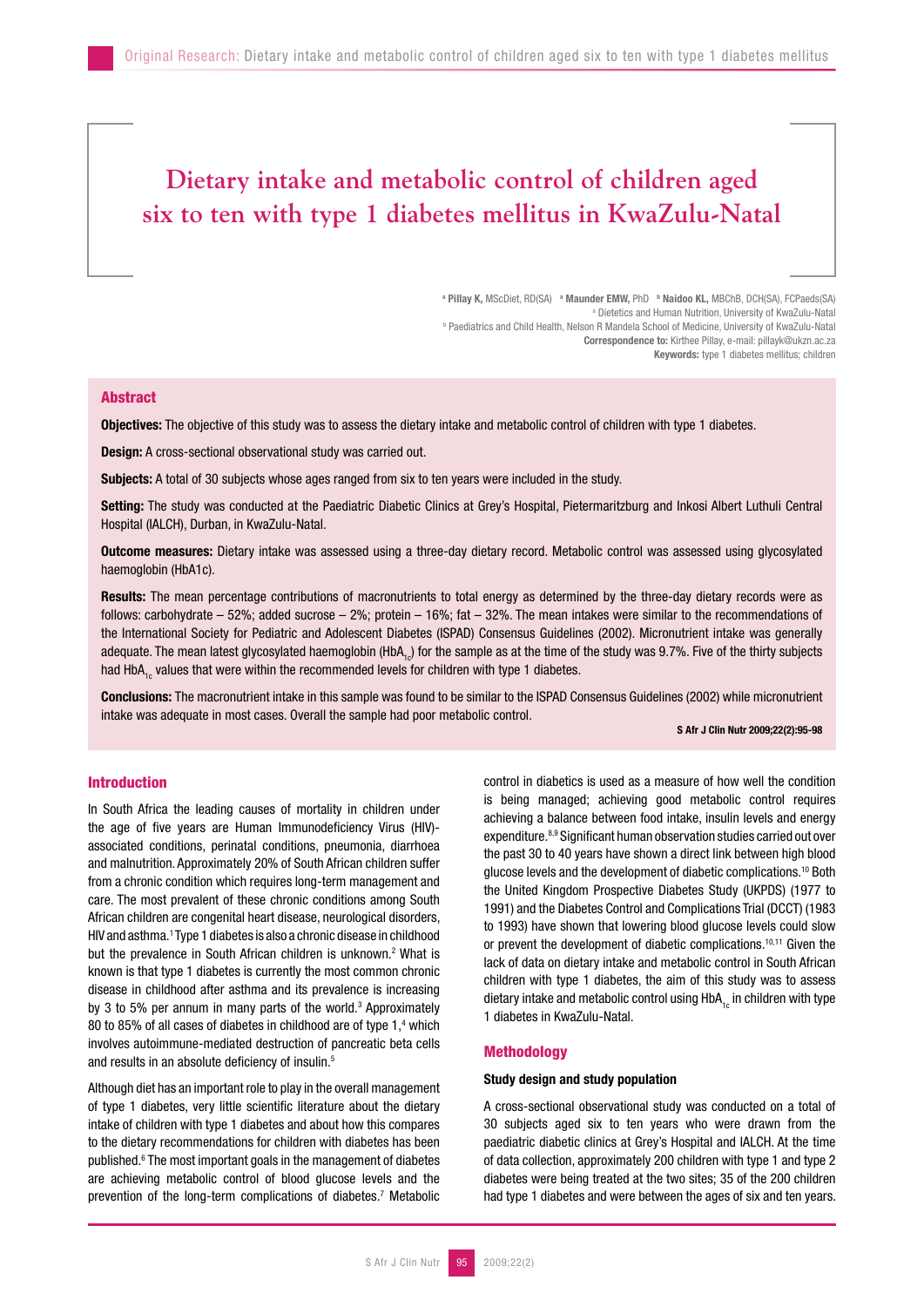Criteria for inclusion in the study were the presence of type 1 diabetes; being between the ages of six and ten years; duration of diagnosis of three months or more; and the absence of mental retardation. Subjects who qualified for inclusion in the study were identified on the day of their attendance at the clinic. The caregivers and subjects were given a brief verbal explanation about the study while waiting for their consultation with the doctor. The caregivers of the 34 children who met the criteria for inclusion in the study were invited to participate. This resulted in a total of 30 children participating in the study. At the time of the study, 16 of the 30 subjects were on b.i.d. (twice daily) injections of a combination of short-acting and intermediate-acting insulin and 14 of the 30 subjects were on basal bolus (a combination of short-acting and long-acting insulin). For the basal bolus regimen, short-acting insulin was given at or just before each meal. Subjects followed a daily meal plan of three meals and three snacks in between.

#### Dietary intake

Dietary data were obtained from a three-day dietary record. Since no dietary reference method can provide a true measure of dietary intake, relative validation was done by comparing the 24-hour recall to Day 3 of the documented three-day dietary record. A comparison of nutrient intake between Day 3 of the three-day dietary record and the 24-hour recall of Day 3, using the Bland-Altman analysis, showed relatively good agreement, especially for iron, vitamin C, thiamin, niacin and riboflavin. The dietary record was collected on a Friday (Day 1), on the following Sunday (Day 2) and on Monday (Day 3). As the subjects were young and in some cases illiterate, the instructions for completing the dietary record were given to the caregivers. Caregivers from both clinics were asked to record their dietary intake on the same three days of the week so that it could be standardised amongst all subjects. Caregivers were also asked to record the use of any dietary supplements, and dietary intake away from home was obtained by asking the children to recall what they had eaten. A set of five measuring cups measuring volumes of 250 ml, 125 ml, 80 ml, 60 ml and 30 ml was provided and caregivers were also encouraged to use other household measures to record dietary intake. The caregivers were provided with an addressed, stamped envelope and the completed three-day dietary records were returned to the researchers via the postal service. The 24-hour recall was obtained from the caregivers by a registered dietician, by telephone. The Foodfinder database<sup>12</sup> was used to analyse the dietary intake. The Dietary Reference Intakes (DRIs) of the Institute of Medicine, Food and Nutrition Board, United States of America (USA) were used to determine the prevalence of inadequate intakes. $13-17$ 

## Metabolic control

Glycosylated haemoglobin (HbA<sub>1c</sub>) tests are normally carried out every three months at both clinics. The most recent  $HbA<sub>1c</sub>$  value and previous  $HbA_{1c}$  values for the 12 months immediately prior to the date of data collection were recorded for all subjects. All HbA<sub>1c</sub> blood samples were analysed at the IALCH Pathology Laboratory, using the VARIANT II Haemoglobin Testing System, which has been certified by the National Glycohaemoglobin Standardisation Programme (NGSP) as being similar to the DCCT reference method. Both HbA<sub>1c</sub> values were compared to the normal ranges as used by the ISPAD (not  $>$  7.6%)<sup>9</sup> and the American Diabetes Association (ADA) (not  $>$  8%).<sup>18</sup>

## Statistical analysis

The SPSS software program (version 13.0) was used to analyse data. The EAR cut-point method was used to estimate the prevalence of inadequate intakes by comparing the mean intake over three days with the EAR where an EAR was available, with the exception of energy, as the EAR cut-point method cannot be used to assess adequacy of energy intake.19 To facilitate comparison with the USA-EAR/AI, the subjects were divided into two age groups, i.e. six to eight years of age and nine to ten years of age. No statistical analyses were carried out to find relationships between dietary intake and metabolic control as the dietary intake data obtained in this study can be regarded as level 1 and level 2 data and this does not allow for carrying out correlation or regression analysis.20

## Ethics approval

Ethics approval (Ref. H263/05) was obtained from the Biomedical Research Ethics Committee of the Nelson R Mandela School of Medicine, University of KwaZulu-Natal. Written consent to participate in the study was obtained from the caregivers of the subjects.

#### **Results**

## Sample

A total of 30 subjects were included in the study. Of the total sample, 27% ( $n = 8$ ) were from the Grey's Hospital clinic and 73% ( $n = 22$ ) were from the IALCH clinic. The mean age was 8.56 ( $\pm$  1.45) years and the mean duration of diagnosis was 3.61 ( $\pm$  2.25) years. Of the total sample, 43% ( $n = 13$ ) were female and 57% ( $n = 17$ ) were male. The sample comprised of Indians (47%,  $n = 14$ ), Africans (33%,  $n = 10$ , Coloureds (10%,  $n = 3$ ) and Whites (10%,  $n = 3$ ).

## Dietary intake

Table I shows the mean daily intakes of macronutrients from the three-day dietary record as a percentage of total energy compared to the ISPAD Consensus Guidelines (2002). Although a total of 30 subjects participated in the study, only 20 completed the threeday dietary records which were received via the postal service.

| Table I: Mean daily intakes of macronutrients as a percentage of total |  |
|------------------------------------------------------------------------|--|
| energy compared to the ISPAD Consensus Guidelines (2002)               |  |

| <b>Macronutrient</b> | <b>ISPAD Consensus</b><br>Mean intake as a<br>Guideline (2002) (as a<br>percentage of total<br>energy $\pm$ SD<br>percentage of total energy) |              |
|----------------------|-----------------------------------------------------------------------------------------------------------------------------------------------|--------------|
| Carbohydrate         | $52 \pm 7$                                                                                                                                    | $> 50\%$     |
| Added sucrose        | $2 + 2$                                                                                                                                       | $Not > 10\%$ |
| Protein              | $16 \pm 3$                                                                                                                                    | Not $> 15%$  |
| Fat                  | $32 + 7$                                                                                                                                      | $Not > 35\%$ |

Overall, the macronutrient intake compared well to the ISPAD Consensus Guidelines (2002). The added sucrose intake was much lower than the maximum intake in the Guidelines (2% vs not  $> 10\%$ ).

Table II shows mean nutrient intakes from the three-day dietary record (average of three days) for children of six to eight years, compared to the USA-EAR/AI.

Protein intake was adequate in this age group, while the mean energy intake was lower than the EER. Micronutrient intakes were generally adequate. One of the nine children aged six to eight years had inadequate intakes for each of the following nutrients: magnesium,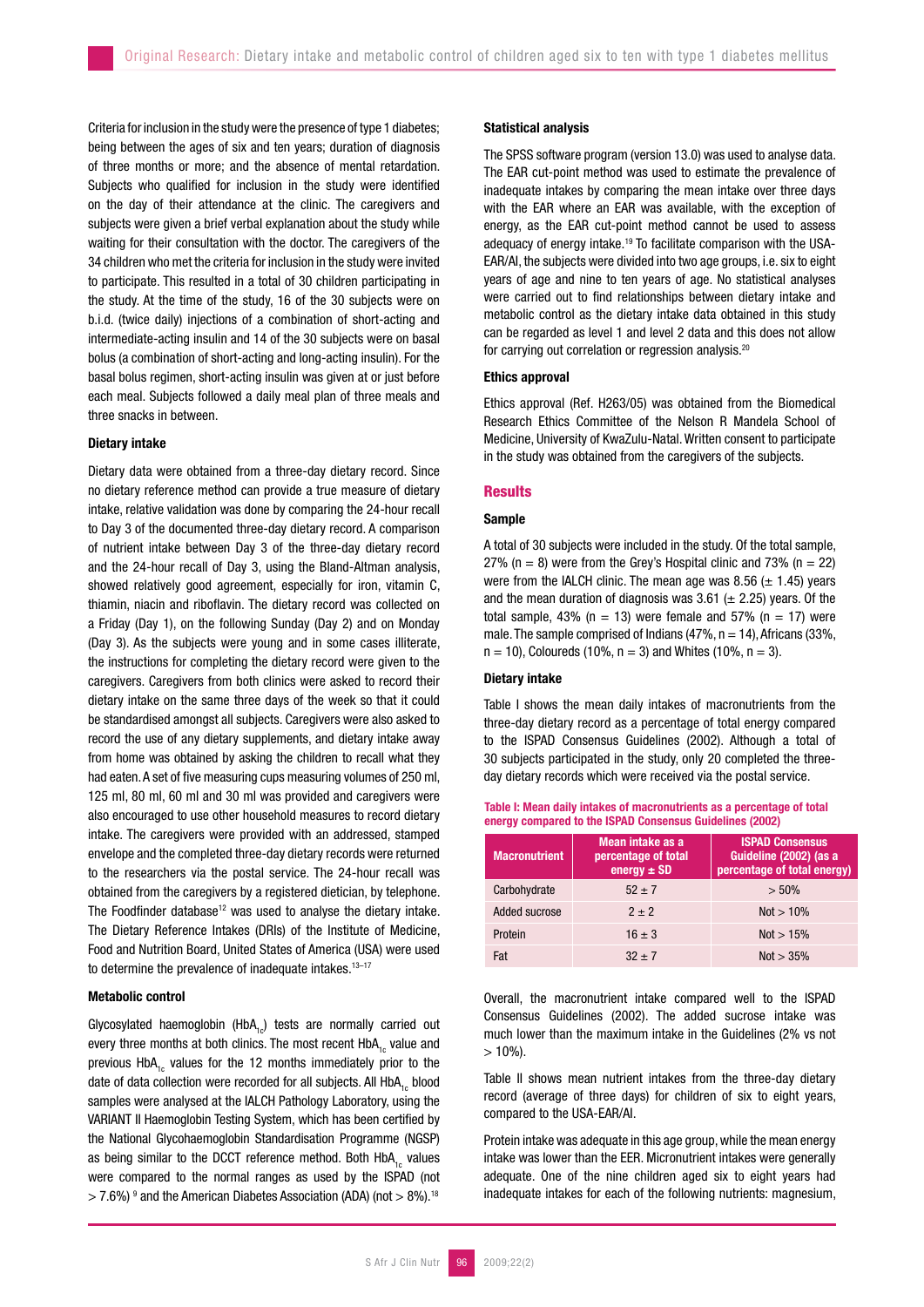#### Table II: Mean nutrient intakes from the three-day dietary record for children between six and eight years ( $n = 9$ ) compared to the USA-EAR/AI

| <b>NUTRIENT</b>         | <b>NUTRIENT</b><br><b>INTAKE</b> | <b>EARs</b>       | <b>AI</b> | <b>PERCENTAGE</b><br><b>OF EARS</b> | <b>PREVALENCE</b><br>0F<br><b>INADEQUACY</b><br>$(\%)$ |
|-------------------------|----------------------------------|-------------------|-----------|-------------------------------------|--------------------------------------------------------|
| Energy (kJ)             | $6420 \pm 1310$                  | 7316 <sup>a</sup> |           |                                     |                                                        |
| Total protein (g)       | $57 \pm 15$                      | 13 to 24*         |           | 438 to 238**                        | $\mathbf{0}$                                           |
| Calcium (mg)            | $540 \pm 210$                    |                   | 800       |                                     |                                                        |
| Magnesium (mg)          | $218 \pm 80$                     | 110               |           | 198                                 | 11                                                     |
| Phosphorus (mg)         | $935 \pm 224$                    | 405               |           | 231                                 | $\mathbf{0}$                                           |
| Iron (mg)               | $11.2 \pm 3.6$                   | 4.1               |           | 273                                 | $\mathbf{0}$<br>$\mathbf{0}$                           |
| Zinc (mg)               | $7.6 \pm 3.1$                    | 4.0               |           | 190                                 | $\mathbf{0}$                                           |
| Thiamin (mg)            | $1.1 \pm 0.3$                    | 0.5               |           | 220                                 | $\mathbf{0}$                                           |
| Riboflavin (mg)         | $1.4 \pm 0.5$                    | 0.5               |           | 280                                 | $\mathbf{0}$                                           |
| Niacin (mg)             | $17 \pm 5$                       | $6\phantom{1}$    |           | 283                                 | $\mathbf{0}$                                           |
| Vitamin $B_6$ (mg)      | $1.6 \pm 0.3$                    | 0.5               |           | 320                                 | $\mathbf{0}$                                           |
| Folate $(\mu g)$        | $255 \pm 97$                     | 160               |           | 134                                 | 11                                                     |
| Vitamin $B_{12}(\mu g)$ | $2.4 \pm 1.1$                    | 1.0               |           | 240                                 | 11                                                     |
| Vitamin C (mg)          | $64 \pm 37$                      | 22                |           | 291                                 | $\mathbf{0}$                                           |
| Vitamin A $(\mu g)$     | $525 \pm 194$                    | 275               |           | 191                                 | $\mathbf{0}$                                           |
| Vitamin D (µg)          | $3 \pm 2$                        |                   | 5         |                                     |                                                        |
| Vitamin E (mg)          | $9 \pm 3$                        | 6                 |           | 150                                 | 11                                                     |

a Estimated energy requirement (EER) \*Range calculated using EAR of 0.76g/kg/d

\*\*Calculated using EAR range for protein

folate, vitamin B12 and vitamin E. Mean nutrient intakes fell below the AI for both calcium (540 mg vs 800 mg) and vitamin D (3 µg vs 5 µg). The mean intakes of the following nutrients were higher than the tolerable upper intake levels (UL) in this age group: magnesium (218 mg vs 110 mg) and niacin (17 mg vs 15 mg). Mean energy intake in this group was lower than the EER.

Table III shows mean nutrient intakes from the three-day dietary record for children of nine to ten years, compared to the USA-EAR/AI.

Protein intake was adequate in this age group while the mean energy intake was lower than the EER. Five of the eleven children had inadequate intakes of vitamin C while three of the eleven children had inadequate intakes for each of the following nutrients: phosphorus, folate and vitamin E. Mean nutrient intakes fell below the AI for both calcium (758 mg vs 1300 mg) and vitamin D (4 µg vs 5 µg). Mean intakes of niacin were slightly higher than the UL (23 mg vs 20 mg) for this age group. Mean energy intake in this group was lower than the EER.

There was no significant difference between the latest  $HbA_{1c}$  and the insulin regimen or the mean  $HbA_{1c}$  over 12 months and the insulin regimen. The proportion of children with an  $HbA_{1c} < 8\%$  was 17%  $(n = 5)$  for both the latest HbA<sub>1c</sub> and the mean HbA<sub>1c</sub> over 12 months (Table IV). When age was split at eight years, there was a significant difference between the age groups in terms of both the latest  $HDA$ <sub>10</sub> values ( $p = 0.005$ ) and the mean HbA<sub>1c</sub> over 12 months ( $p = 0.037$ ). The children aged nine to ten years had higher HbA<sub>1c</sub> values than the children of six to eight years of age (Table V).

Table III: Mean nutrient intakes from the three-day dietary record for children between nine and ten years ( $n = 11$ ), compared to the USA-EAR/AI

| <b>NUTRIENT</b>         | <b>NUTRIENT</b><br><b>INTAKE</b> | <b>EARs</b>       | <b>AI</b> | <b>PERCENTAGE</b><br><b>OF EARS</b> | <b>PREVALENCE</b><br>0F<br><b>INADEQUACY</b><br>$(\%)$ |
|-------------------------|----------------------------------|-------------------|-----------|-------------------------------------|--------------------------------------------------------|
| Energy (kJ)             | $8030 \pm 1940$                  | 9572 <sup>b</sup> |           |                                     |                                                        |
| Total protein (g)       | $81 \pm 30$                      | 19 to 33*         |           | 426 to 245**                        | $\mathbf{0}$                                           |
| Calcium (mg)            | $758 \pm 306$                    |                   | 1300      |                                     |                                                        |
| Magnesium (mg)          | $340 \pm 125$                    | 200               |           | 170                                 | 18                                                     |
| Phosphorus (mg)         | $1330 \pm 457$                   | 1055              |           | 126                                 | 27                                                     |
| $lron$ (mg)             | $14.5 \pm 4.7$                   | M: 5.9<br>F: 5.7  |           | M: 256<br>F: 233                    | $\mathbf{0}$<br>$\mathbf{0}$                           |
| $Zinc$ (mg)             | $13.1 \pm 5.5$                   | $\overline{7}$    |           | 187                                 | 9                                                      |
| Thiamin (mg)            | $1.6 \pm 0.6$                    | 0.7               |           | 229                                 | 9                                                      |
| Riboflavin (mg)         | $1.7 \pm 0.6$                    | 0.8               |           | 213                                 | 9                                                      |
| Niacin (mg)             | $23 \pm 12$                      | 9                 |           | 256                                 | $\mathbf{0}$                                           |
| Vitamin $B_6$ (mg)      | $3.1 \pm 4.4$                    | 0.8               |           | 388                                 | 9                                                      |
| Folate $(\mu g)$        | $320 \pm 88$                     | 250               |           | 128                                 | 27                                                     |
| Vitamin $B_{12}(\mu g)$ | $5.1 \pm 3.4$                    | 1.5               |           | 340                                 | 9                                                      |
| Vitamin C (mg)          | $47 \pm 27$                      | 39                |           | 121                                 | 45                                                     |
| Vitamin A (µg)          | $793 \pm 523$                    | M: 445<br>F: 420  |           | M: 169<br>F: 206                    | $\bf{0}$<br>$\mathbf{0}$                               |
| Vitamin $D(\mu g)$      | $4 \pm 2$                        |                   | 5         |                                     |                                                        |
| Vitamin E (mg)          | $11 \pm 5$                       | 9                 |           | 122                                 | 27                                                     |

 $M =$  Males  $F =$  Females

**b** Estimated energy requirement

\*Range calculated using EAR of 0.76g/kg/d \*\* Calculated using EAR range for protein

Table IV: Subjects with  $HbA_{1c}$  values within the recommended levels for children with type 1 diabetes

|                                                              | $n$ (%) |
|--------------------------------------------------------------|---------|
| Subjects with latest $HbA_{12} < 8.0 \%$ *                   | 5(17)   |
| Subjects with mean HbA <sub>1c</sub> over 12 months < 8.0 %* | 5(17)   |

\* Recommended range for HbA. from ISPAD Guidelines (HbA, not > 7.6%) and ADA Guidelines (not > 8%)

#### Table V: Relationship between age and metabolic control (HbA<sub>40</sub> %)

|                                          | Age                  | 'n | Mean $(\pm SD)$  | p value* |
|------------------------------------------|----------------------|----|------------------|----------|
| Latest $HbA_{1c}$ (%)                    | 6 to 8 years of age  | 18 | $9.0 (\pm 1.7)$  | 0.005    |
|                                          | 9 to 10 years of age | 12 | $10.8 (\pm 1.3)$ |          |
| Mean $HbA_{1c}$ over<br>12 months $(\%)$ | 6 to 8 years of age  | 18 | $9.2 (\pm 1.6)$  | 0.037    |
|                                          | 9 to 10 years of age | 12 | $10.3 (\pm 1.1)$ |          |

 $*$  Independent samples t-test,  $p < 0.05$ 

## **Discussion**

The results concerning dietary intake should be interpreted with caution due to the small number of subjects that provided information on dietary intake. The low number of completed three-day dietary records ( $n = 20$ ) could be explained by the unreliability of the postal service in some areas of KwaZulu-Natal, as many of the caregivers who were contacted by telephone claimed that they had posted the records, but these were never received by the researchers. Although this study provided important baseline data on the intake of South African children with type 1 diabetes, some limitations occurred in the dietary intake component of the study. Besides the low number of completed three-day dietary records received, a further problem may have been due to the fact that the dietary intake of the subjects was recorded by the caregivers. It is possible that the caregivers